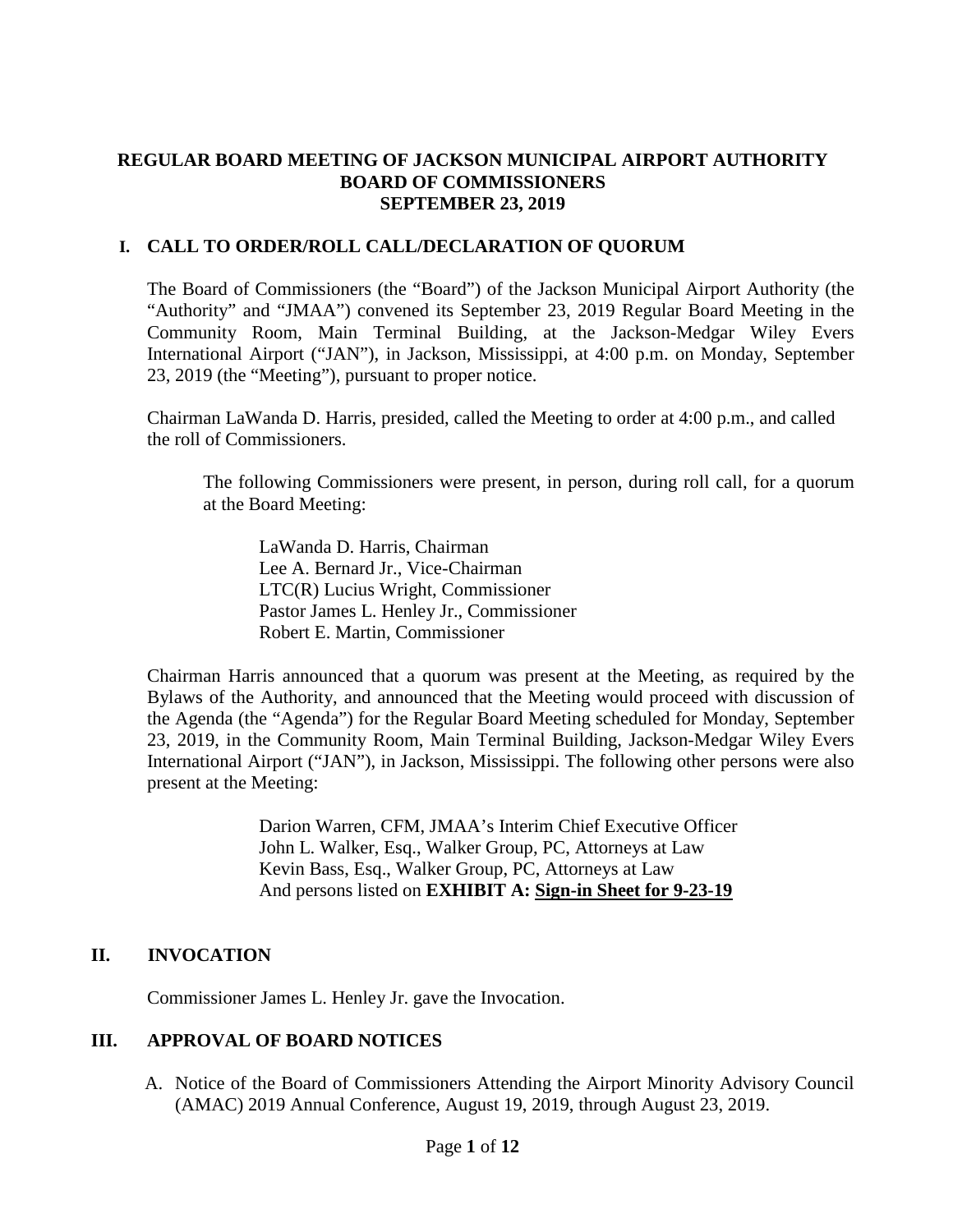- B. Notice of the Monthly Pre-Work Session Friday, September 13, 2019, at Noon at Hawkins Field Airport (HKS).
- C. Notice of the Board of Commissioners Attending the Hinds County, Mississippi, State Delegation Tour, September 18, 2019, at 11:00 a.m. at Hawkins Field Airport (HKS).

#### **RESOLUTION CY-2019-140**

**APPROVAL OF THE: (I) NOTICE OF THE BOARD OF COMMISSIONERS ATTENDING THE 2019 ANNUAL AIRPORT MINORITY ADVISORY COUNCIL CONFERENCE FROM AUGUST 19, 2019 THROUGH AUGUST 23, 2019; (II) NOTICE OF THE SEPTEMBER 13, 2019 PRE-WORK SESSION; AND (III) NOTICE OF THE BOARD OF COMMISSIONERS ATTENDING THE HINDS COUNTY, MISSISSIPPI, STATE DELEGATION TOUR, SEPTEMBER 18, 2019 AT 11:00 A.M. AT HAWKINS FIELD AIRPORT (HKS)**

After discussion and review, and upon the motion made by Commissioner Pastor Henley, seconded by Commissioner LTC(R) Wright, and approved by unanimous vote, the following resolution was made and entered.

**RESOLVED**, that the Board hereby approves the: (i) Notice of the Board of Commissioners attending the Airport Minority Advisory Council (AMAC) 2019 Annual Conference from August 19, 2019 through August 23, 2019; (ii) Notice of the Monthly Pre-Work Session Friday, September 13, 2019, at noon at Hawkins Field Airport (HKS); and (iii) Notice the Board of Commissioners attending the Hinds County, Mississippi, State Delegation Tour, September 18, 2019, at 11:00 a.m. at Hawkins Field Airport (HKS).

Yeas: Bernard, Harris, Henley, Martin, Wright Nays: None Abstentions: None

September 23, 2019

### **IV. APPROVAL AND EXECUTION OF MINUTES**

A. August 26, 2019 Combined Rescheduled August 22, 2019 Regular Monthly Work Session and Rescheduled August 26, 2019 Regular Monthly Meeting.

#### **RESOLUTION CY-2019-141**

### **APPROVAL OF THE AUGUST 26, 2019 COMBINED RESCHEDULED AUGUST 22, 2019 REGULAR MONTHLY WORK SESSION AND RESCHEDULED AUGUST 26, 2019 REGULAR MONTHLY BOARD MEETING MINUTES**

After discussion and review, and upon the motion made by Commissioner Pastor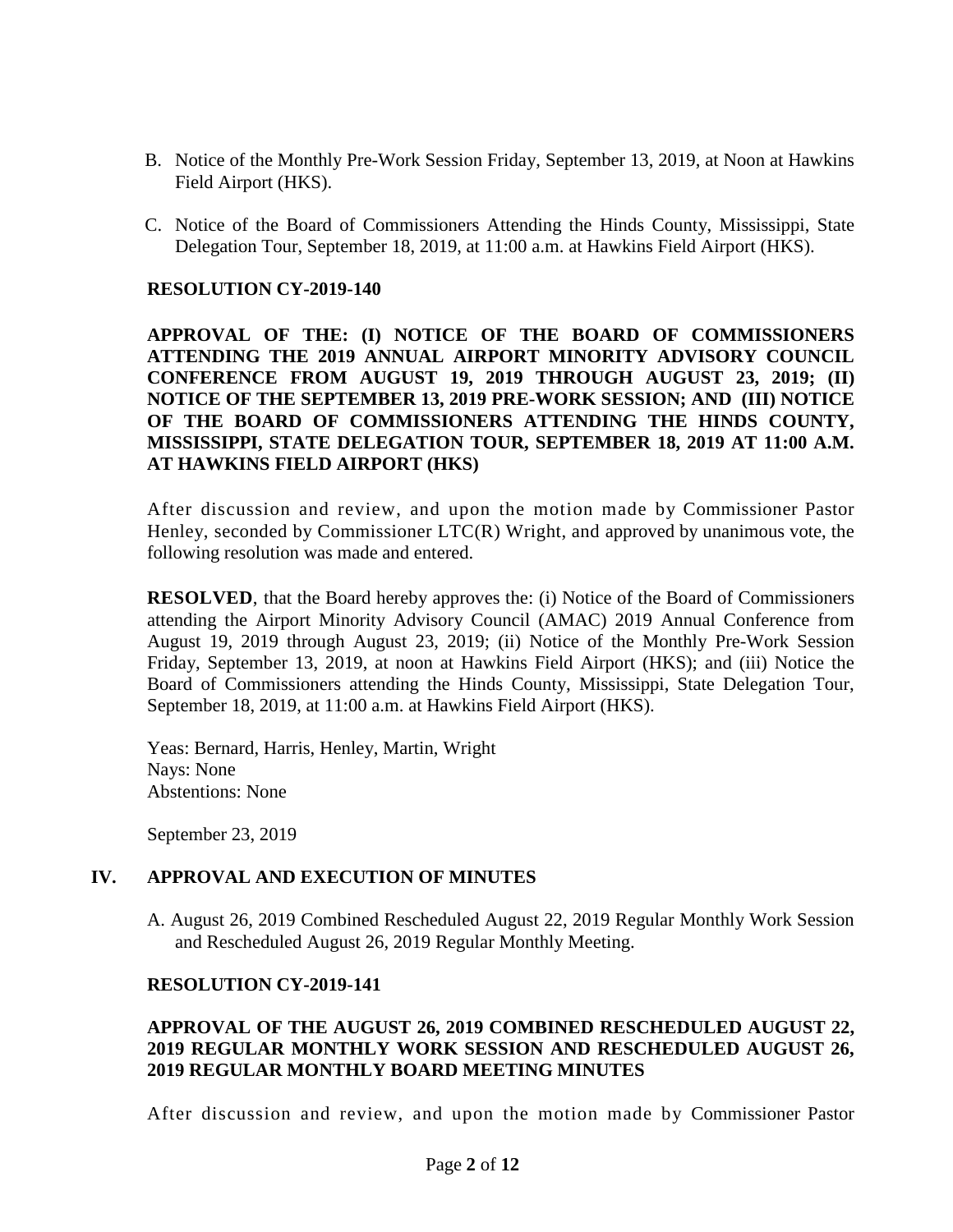Henley, and seconded by Commissioner  $LTC(R)$  Wright, the Minutes of the August 26, 2019 Combined Rescheduled August 22, 2019 Regular Monthly Work Session and Rescheduled August 26, 2019 Regular Monthly Board Meeting were approved by a unanimous vote of the Commissioners, and the following resolution was made and entered.

**RESOLVED**, that the Board hereby approves the Minutes of the August 26, 2019 Combined Rescheduled August 22, 2019 Regular Monthly Work Session and Rescheduled August 26, 2019 Regular Monthly Board Meeting of the Board of Commissioners, as presented, and directs that said Minutes be filed in the appropriate Minute Book and Records of the Authority.

Yeas: Bernard, Harris, Henley, Martin, Wright Nays: None Abstentions: None

September 23, 2019

# **V. PUBLIC COMMENTS**

1. Cornell Mays, Jacobsen Daniels' Associate Vice-President for Planning Services, approached the podium and thanked the Board and Staff for assisting with the work required to open the restaurant concessions in both concourses of the Jackson-Medgar Wiley Evers International Airport.

2. Tim Gretkierewicz, of the Bank of Ann Arbor Officer, approached the podium and informed the Board that the Bank of Ann Arbor is providing financing to Jacobsen Daniels for the restaurant project. Further, he stated that the Bank of Ann Arbor is elated to support Jacobsen Daniels in the concession project.

3. Kurt Schwager, Jacobsen Daniels' Vice-President for Operational Services, approached the podium and thanked the Commissioners for visiting the new concessions on the West Concourse. He encouraged them to continue providing any comments and suggestions because they are beneficial. Further, he informed the Board that the Concessions in the East Concourse would be finished within the next week. He also announced that Jacobsen Daniels is very excited about the project and really appreciates the support from Staff.

# **VI. REPORTS**

# **A. Report from the Chairman**

Chairman Harris announced that she would provide the Chairman's Report at the end of the meeting.

# **B. Interim Chief Executive Officer**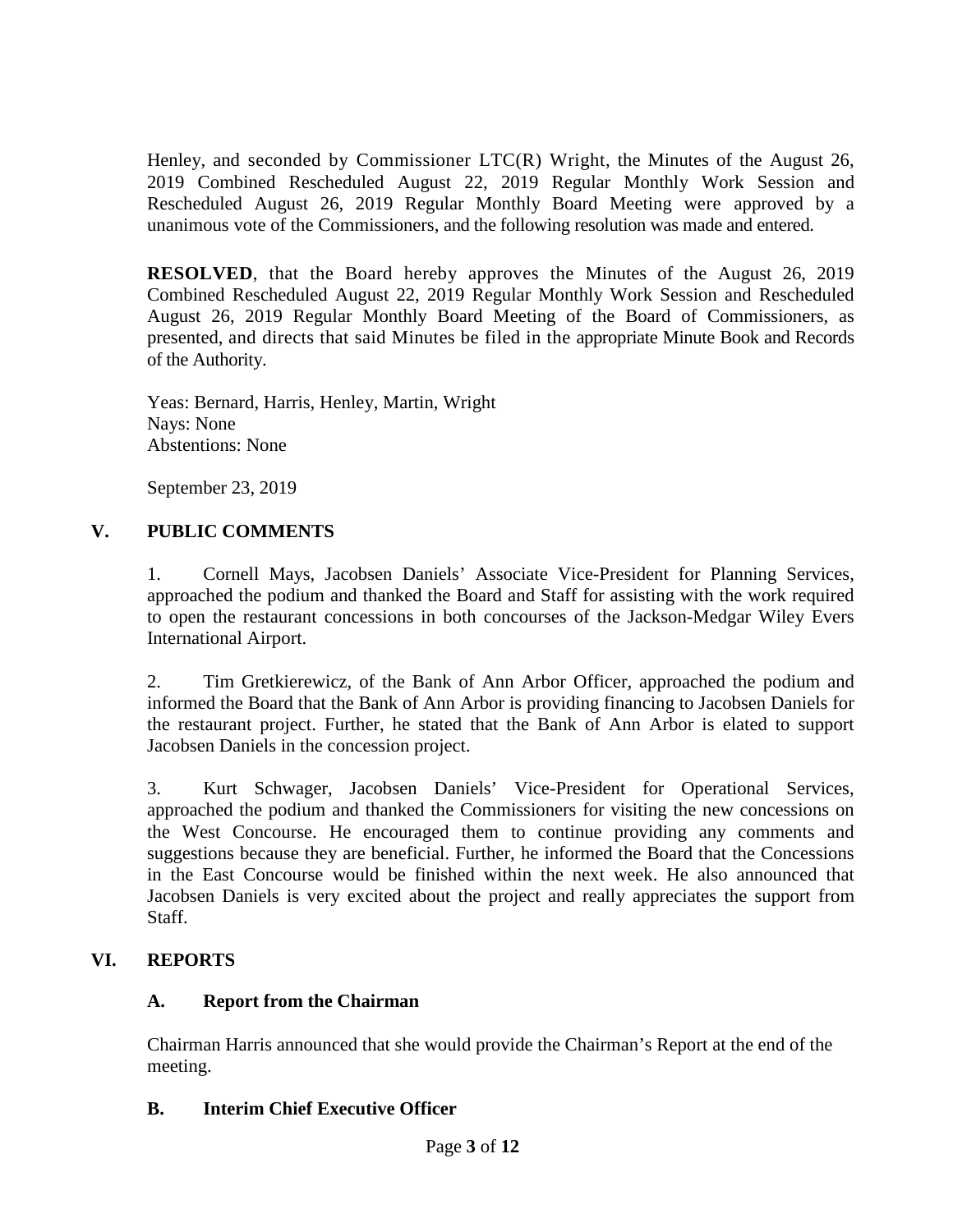# **1. Airport Project Manager Summary, Period Ending August 31, 2019 …………………………..………………………………………..…......Page [1](#page-3-0)<sup>1</sup>**

Mr. Darion Warren, Interim CEO, then directed the Board's attention to the Airport Project Manager Summary ("APMS"), found at pages 1-16 in the September 23, 2019 Regular Board Meeting Packet and distributed to the Board before the September 23, 2019 Board Meeting. The Board reviewed the Report and had no questions.

### **2. Airport Activity Statistics Report, Period Ending August 31, 2019 ………………………………………………………………………......Page 17**

Next, Mr. Warren directed the Board's attention to the Airport Activity Statistics Report ("AASR"), found at pages 17-29 in the September 23, 2019 Regular Board Meeting Packet and distributed to the Board before the September 23,2019 Regular Board Meeting. The Board reviewed the Report and had no questions.

### **C. Attorney**

Attorney Walker informed the Board of Commissioners that there were no items on the agenda from the Board Counsel.

# **VII. ACTION ITEMS**

### **A. Financial Matters**

- **1. Financial Reports for August 2019:**
	- *a. Balance Sheet: Accept…………………………………….........Page 30*

# **RESOLUTION CY-2019-142**

### **RESOLUTION ACCEPTING/APPROVING THE AUGUST 2019 BALANCE SHEET**

Upon motion by Vice-Chairman Bernard, seconded by Commissioner Martin, the following **RESOLUTION** was made and approved by a unanimous vote.

**WHEREAS,** the Board of Commissioners (the "Board") of the Jackson Municipal Airport Authority (the "Authority") reviewed and considered the Authority's Balance Sheet for the month and period ending August 31, 2019, which is included in the Packet at pages 30-31, and was distributed to the Board prior to the September 23, 2019 Regular Board Meeting.

<span id="page-3-0"></span> $1$  The page numbers herein are the page numbers contained in the Meeting Packet which is attached as an Exhibit to the September 23, 2019 Regular Board Meeting ("Meeting") Minutes.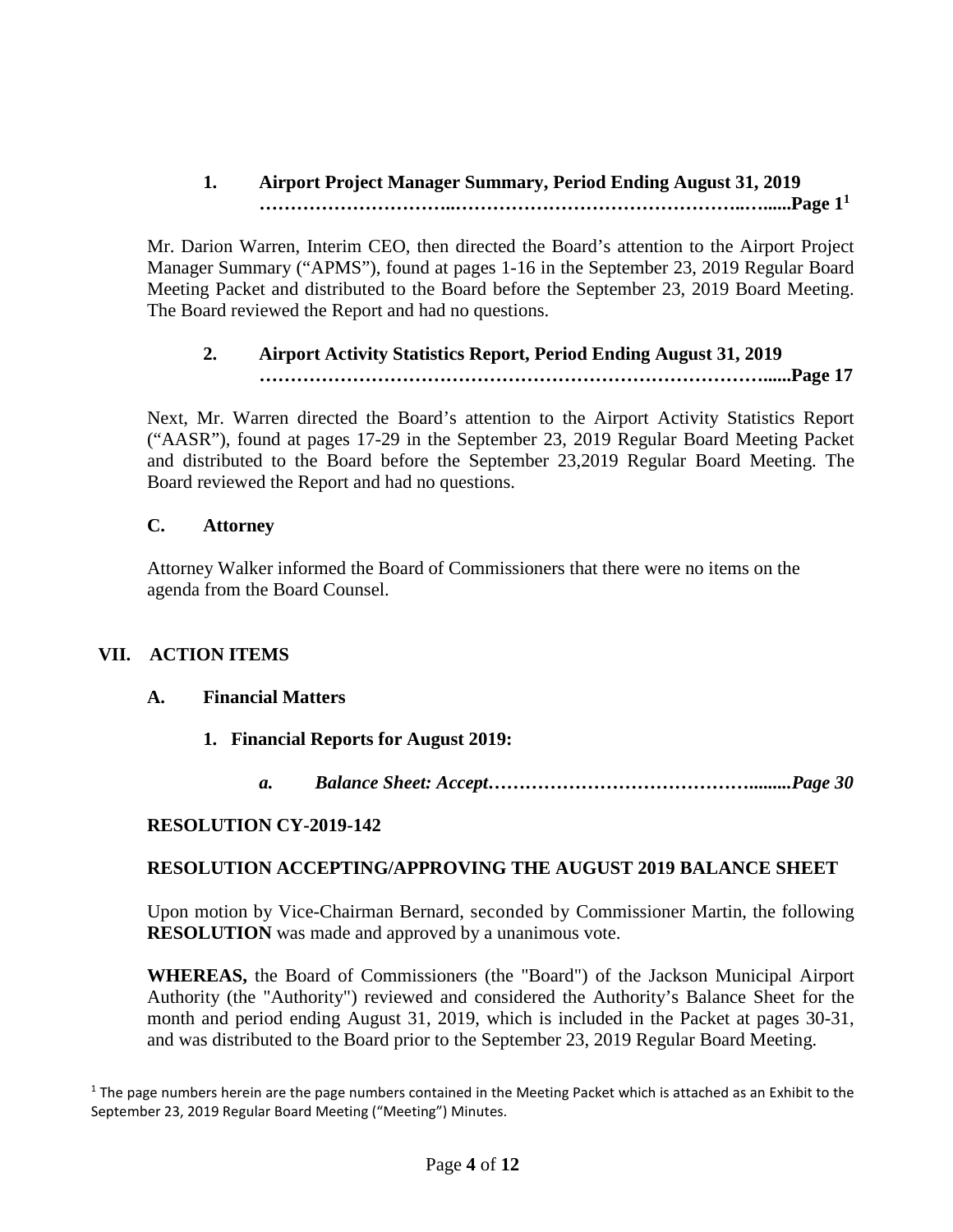**IT IS, THEREFORE, RESOLVED** that the Board hereby accepts and approves the August 2019 Balance Sheet.

Yeas: Bernard, Harris, Henley, Martin, Wright Nays: None Abstentions: None

September 23, 2019

*b. Income Statement: Accept……………………………………..Page 32*

## **RESOLUTION CY-2019-143**

# **RESOLUTION ACCEPTING/APPROVING THE AUGUST 2019 FINANCIAL INCOME STATEMENT**

Upon motion by Commissioner Martin, seconded by Vice-Chairman Bernard, the following **RESOLUTION** was made and approved by a unanimous vote.

**WHEREAS,** the Board of Commissioners (the "Board") of the Jackson Municipal Airport Authority (the "Authority") reviewed and considered the Authority's Income Statement for the month and period ending August 31, 2019, which is included in the Packet at pages 32-34 and was distributed to the Board prior to the September 23, 2019 Regular Board Meeting.

**IT IS, THEREFORE, RESOLVED** that the Board hereby accepts and approves the August 2019 Income Statement.

Yeas: Bernard, Harris, Henley, Martin, Wright Nays: None Abstentions: None

*c. Claims Docket for August 2019: Approve.…………...………Page 35*

### **RESOLUTION CY-2019-144**

### **RESOLUTION ACCEPTING/APPROVING THE AUGUST 2019 CLAIMS DOCKET**

Upon motion by Commissioner LTC(R) Wright, seconded by Commissioner Martin, the following **RESOLUTION** was made and approved by a unanimous vote.

**WHEREAS,** the Board of Commissioners (the "Board") of the Jackson Municipal Airport Authority (the "Authority") reviewed and considered the Authority's Claims Docket for the month and period ending August 31, 2019, which is included in the Packet at pages 35-38, and was distributed to the Board prior to the September 23, 2019 Regular Board Meeting.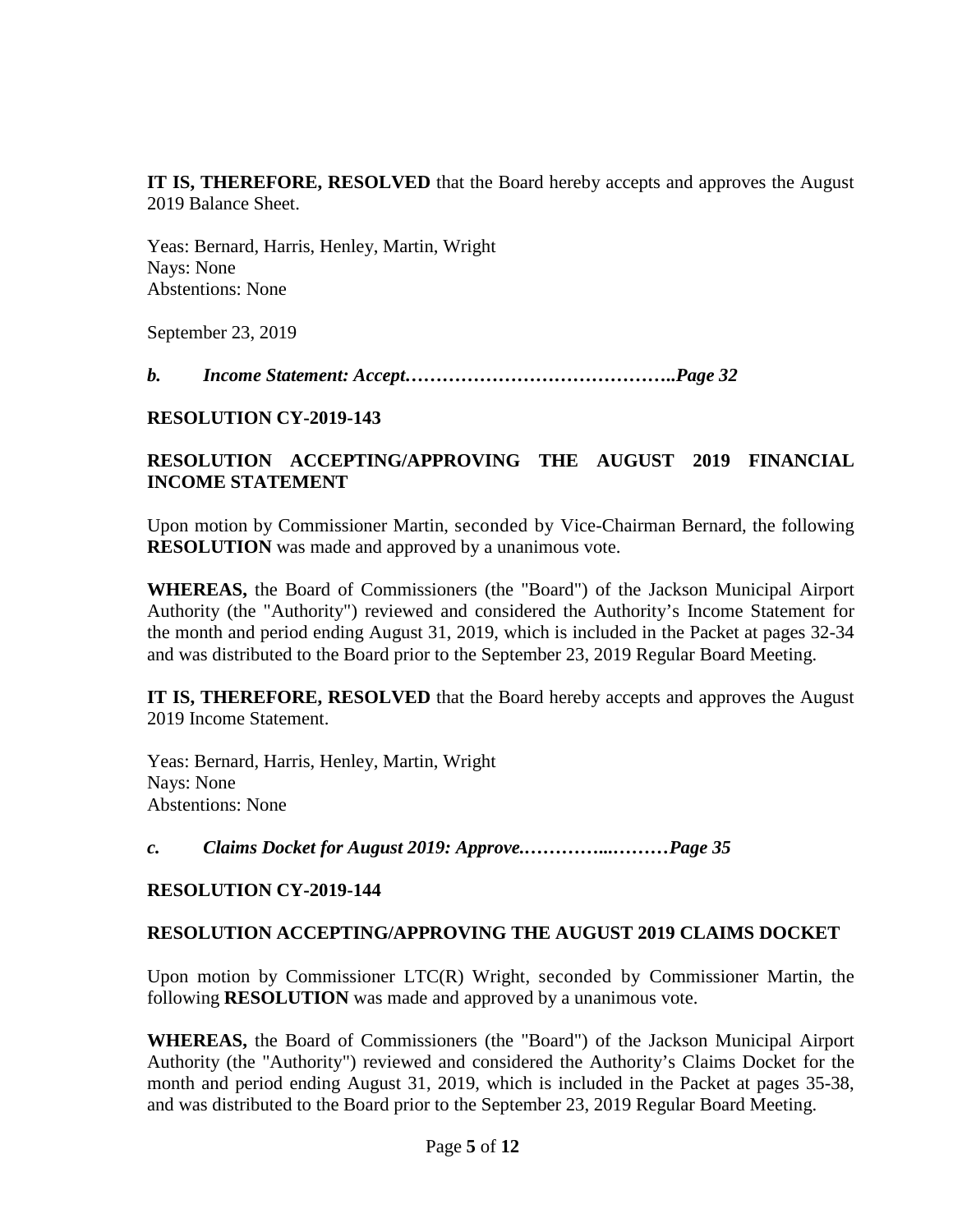**IT IS, THEREFORE, RESOLVED** that the Board hereby authorizes payment of the claims appearing on the August 2019 Claims Docket in the amount of \$639,872.14.

Yeas: Bernard, Harris, Henley, Martin, Wright Nays: None Abstentions: None

September 23, 2019

### **B. Construction Projects**

None.

### **C. Procurements**

None.

#### **D. Service Agreements**

*1. Quick Turn Around Facility, JMAA: Authorization to Amend Agreement (Leo A Daly)…………………………………………………………....Page 39*

### **RESOLUTION CY-2019-145**

### **RESOLUTION AUTHORIZING: (I) JACKSON MUNICIPAL AIRPORT AUTHORITY STAFF TO AMEND THE EXISTING PROFESSIONAL SERVICES AGREEMENT WITH LEO A DALY COMPANY; (II) APPROVAL OF ADDITIONAL FEES; AND (III) APPROVAL OF NEW CONTRACT AMOUNT**

Upon motion by Commissioner Pastor Henley, seconded by Vice-Chairman Bernard, the following **RESOLUTION** was made and approved by a unanimous vote.

**WHEREAS**, the Board has considered the request of Jackson Municipal Airport Authority ("JMAA") Staff for: (i) authority, after review by legal counsel for JMAA, to amend the existing Professional Services Contract Agreement ("Agreement") with Leo A Daly Company ("Daly") for architectural, engineering and related services in connection with development of a Quick Turnaround Area ("QTA") facility at JAN; (ii) approval of additional fees for architectural, engineering, and related services related to modification of the initial QTA design in the amount of \$491,428.00; and (iii) approval of the new contract amount of \$1,575,428.00; and

**WHEREAS**, the Board finds that such requests, which are explained in the Memorandum dated September 23, 2019, found at pages 39-41 of the Meeting Packet, ought to be granted.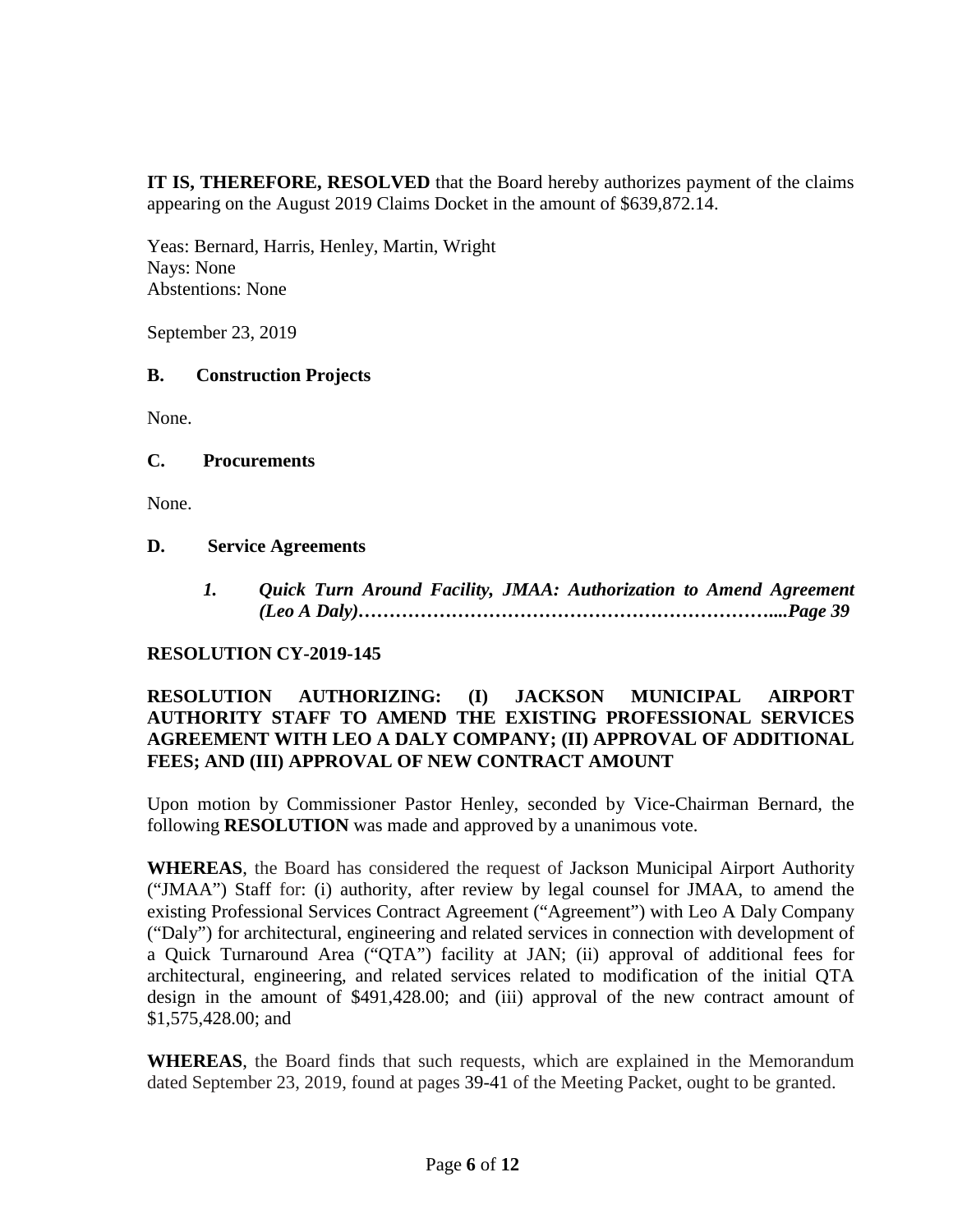**IT IS, THEREFORE, RESOLVED** that: (i) JMAA's Staff, after review by legal counsel for JMAA, is authorized to amend the existing Professional Services Contract Agreement ("Agreement") with Leo A Daly Company ("Daly") for architectural, engineering, and related services in connection with development of a Quick Turnaround Area ("QTA") facility at JAN; (ii) the additional fees for architectural, engineering, and related services related to modification of the initial QTA design in the amount of \$491,428.00 are approved; and (iii) the new contract amount of \$1,575,428.00 is approved; and

**IT IS, THEREFORE, FURTHER RESOLVED** that such requests are fully explained in the Memorandum dated September 23, 2019, found at pages 39-41 of the Meeting Packet.

Yeas: Bernard, Harris, Henley, Martin, Wright Nays: None Abstentions: None

September 23, 2019

## **E. Grants**

None

# **F. Other Matters**

*1. Lease Agreement, JMAA: Authorization to Amend Lease Agreement (Delta Airlines)……………....………………………….……………………..Page 42*

# **RESOLUTION CY-2019-146**

### **RESOLUTION AUTHORIZING: (I) JACKSON MUNICIPAL AIRPORT AUTHORITY STAFF TO AMEND THE CURRENT AIRPORT USE PERMIT AND LEASE AGREEMENT WITH DELTA AIR LINES; AND (II) REDUCE THE AMOUNT OF SPACE DELTA LEASES FROM JMAA**

Upon motion by Commissioner Pastor Henley, seconded by Vice-Chairman Bernard, the following **RESOLUTION** was made and approved by unanimous vote.

**WHEREAS**, the Board has considered the request of Jackson Municipal Airport Authority ("JMAA") Staff for authority to: (i) amend, after review by legal counsel for JMAA, the current Airport Use Permit and Lease Agreement of JMAA ("Agreement") with Delta Air Lines, Inc. ("Delta"); and (ii) reduce the amount of space Delta leases from JMAA; and

**WHEREAS**, the Board finds that such requests, which are explained in the Memorandum dated September 23, 2019, along with the attached notification letter from Delta in which it requested to reduce its leased space, found at pages 42-44 of the Meeting Packet, ought to be granted.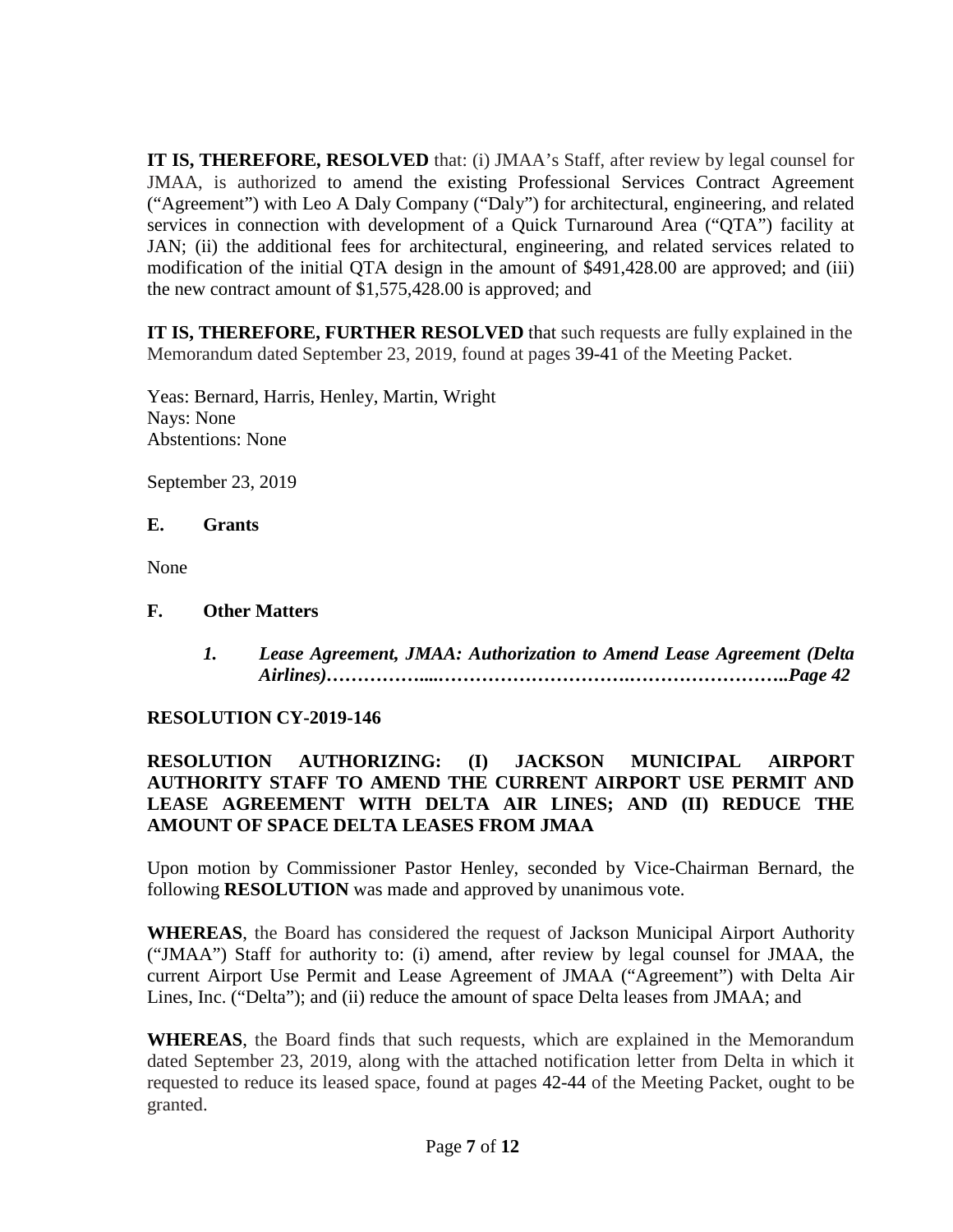**IT IS, THEREFORE, RESOLVED** that JMAA's Staff is authorized to: (i) amend, after review by legal counsel for JMAA, the current Airport Use Permit and Lease Agreement of JMAA ("Agreement") with Delta Air Lines, Inc. ("Delta") and (ii) to reduce in the amount of space Delta leases from JMAA; and

**IT IS, THEREFORE, FURTHER RESOLVED** that such requests are fully explained in the Memorandum dated September 23, 2019, along with the attached notification letter from Delta requesting to reduce its leased space, found at pages 42-44 of the Meeting Packet.

Yeas: Bernard, Harris, Henley, Martin, Wright Nays: None Abstentions: None

September 23, 2019

#### **OPEN SESSION**

The Board, pursuant to the motion of Commissioner Pastor Henley, seconded by Commissioner Martin, by a unanimous vote, resolved to close the Meeting. Chairman Harris asked all, except Mr. Darion Warren, Interim CEO, and attorneys from Walker Group, PC, to vacate the room.

All present, with the exception noted, were directed to vacate the room; this was done.

The Board went into Closed Session at 4:13 p.m.

### **CLOSED SESSION**

After discussion regarding matters proposed to be discussed in Executive Session, Commissioner Pastor Henley moved that the Board enter Executive Session to consider: a potential litigation regarding a contract matter; two (2) potential economic development matters; a personnel matter regarding an incumbent employee; and a personnel matter regarding a prospective executive-level employee. Commissioner Martin seconded the motion, and the Commissioners unanimously resolved to enter Executive Session for the stated purposes.

The Closed Session ended at 4:17 p.m.

### **OPEN SESSION**

Chairman Harris then invited all persons outside the room to re-enter, and some did. Chairman Harris then stated in Open Session that the Board, during Closed Session, voted to enter Executive Session to discuss: a potential litigation regarding a contract matter; two (2) potential economic development matters; a personnel matter regarding an incumbent employee; and a personnel matter regarding a prospective executive-level employee. Further, she stated that Commissioner Pastor Henley made the motion to go into Executive Session, and Commissioner Martin seconded the motion. Continuing, she said the Commissioners unanimously resolved to enter Executive Session for the stated purposes.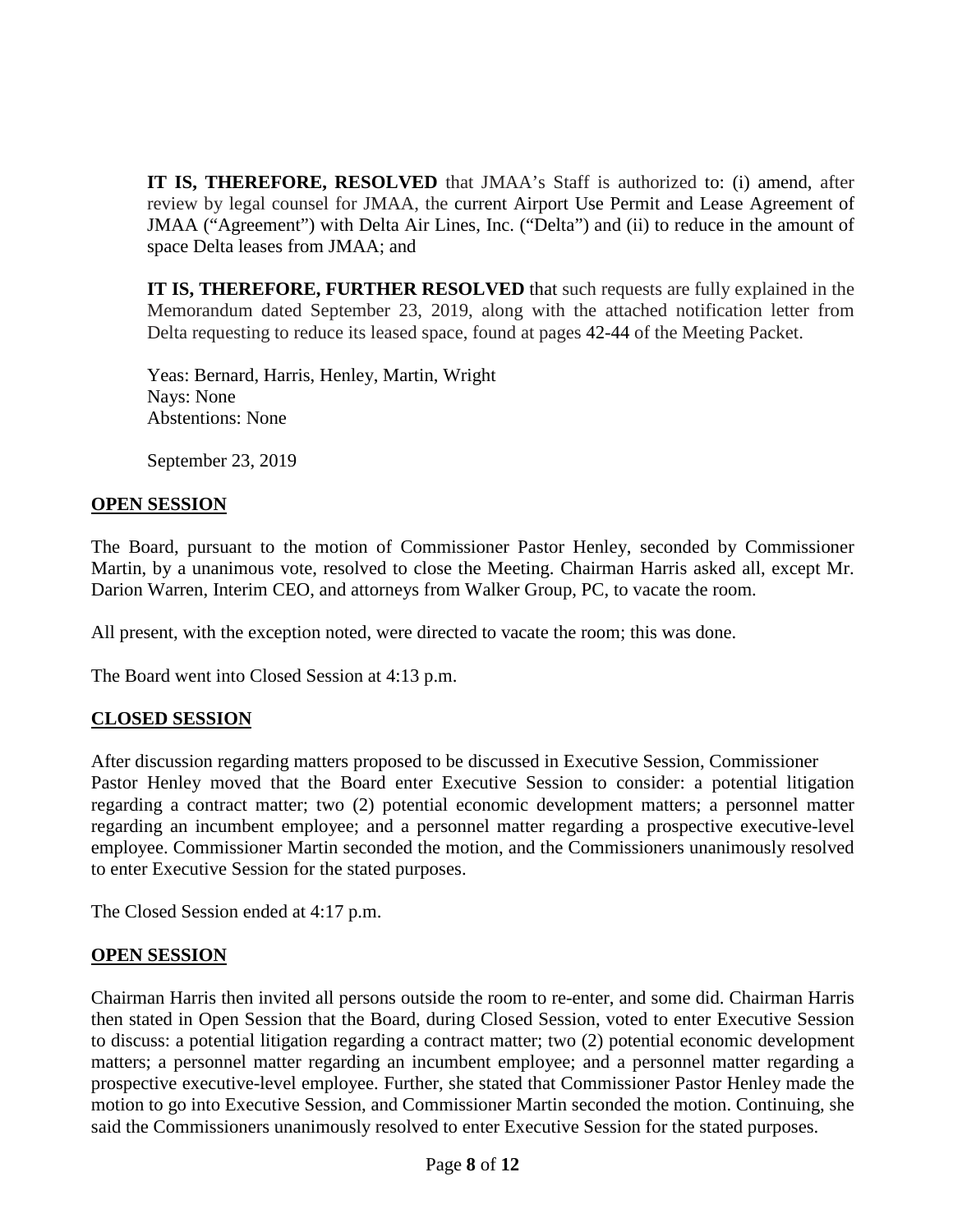Chairman Harris asked all present, except for Mr. Darion Warren, Interim CEO, and attorneys from Walker Group, PC, to vacate the room.

The Board went into Executive Session at 4:20 p.m.

# **EXECUTIVE SESSION**

During the Executive Session, the Board discussed the following: a potential litigation regarding a contract matter; two (2) potential economic development matters; a personnel matter regarding an incumbent employee; and a personnel matter regarding a prospective executive-level employee.

## *1. The Board took no action as to a potential economic development matter.*

Mr. Jeremiah Gerald, Director of Air Service Strategy and Marketing at ASM Global Route Development, entered the Executive Session at 4:20 p.m. and exited at 4:54 p.m.

## *2. The Board took no action as to another potential economic development matter.*

Bentley Miller Global Consulting, consisting of Christy Henry, President, and CEO; Michael Baptiste, Vice President of Business Development; Rodney Crenshaw, Vice President of Technology; and Edna Brown, Corporate Administrator, entered the Executive Session at 5:15 p.m. and exited at 6:18 p.m.

### *3. The Board took no action as to the potential litigation regarding a construction matter.*

Ms. Arnetrius Branson, Chief Financial Officer, and Mr. Chad Parker, Properties Manager, entered the Executive Session at 6:35 p.m. and exited at 6:45 p.m.

## **4.** *The Board took the following action as to the personnel matter regarding an incumbent employee.*

# **RESOLUTION CY-2019-147**

## **RESOLUTION AS TO A PERSONNEL MATTER REGARDING AN INCUMBENT EMPLOYEE**

Upon Motion by Commissioner Martin, seconded by Vice-Chairman Bernard, the following **RESOLUTION** was made and unanimously approved.

**WHEREAS**, the JMAA Board of Commissioners has considered a management level position and information provided by JMAA Staff during Executive Session; and

**WHEREAS**, the Board has further considered the discussion held during Executive Session.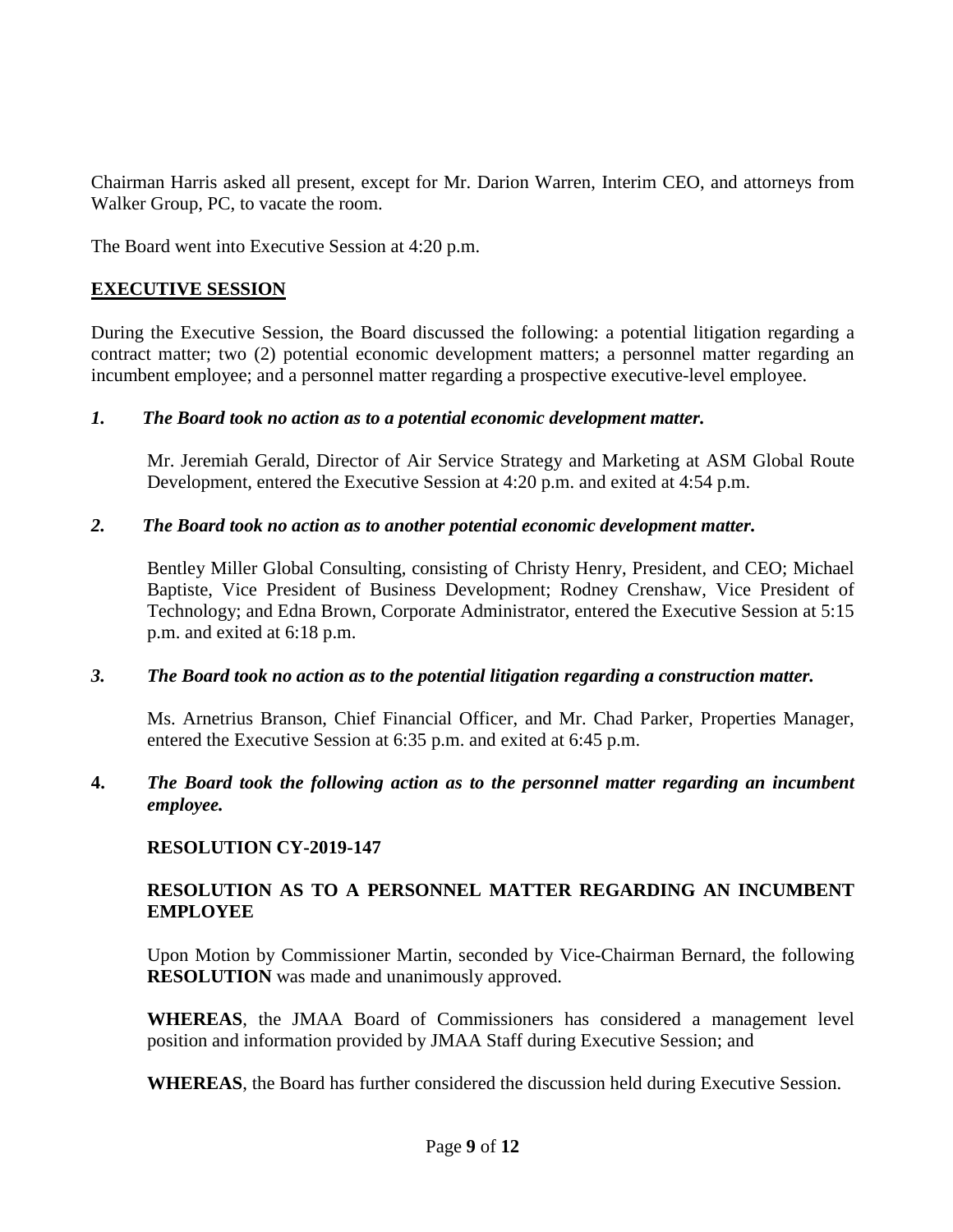**IT IS, THEREFORE, RESOLVED** that the Board authorizes the employment of a management-level employee identified during Executive Session for a management-level position with the benefit and compensation package identified during Executive Session.

Yeas: Bernard, Harris, Henley, Martin, Wright Nays: None Abstentions: None

September 23, 2019

*5. The Board took the following action as to a personnel matter regarding a prospective executive-level employee.*

### **RESOLUTION CY-2019-148**

### **RESOLUTION REGARDING A JMAA PROSPECTIVE EXECUTIVE-LEVEL EMPLOYEE**

Upon motion by Commissioner Martin, seconded by Vice-Chairman Bernard, the following **RESOLUTION** was made and unanimously approved.

**WHEREAS**, the Board has considered the information provided by JMAA Staff as to an executive-level position during the Executive Session; and

**WHEREAS**, the Board has further considered the discussion held during Executive Session.

**IT IS, THEREFORE, RESOLVED** that the Board authorizes the employment of an executive-level employee identified during Executive Session for an executive-level position with the benefit and compensation package identified during Executive Session.

Yeas: Bernard, Harris, Henley, Martin, Wright Nays: None Abstentions: None

September 23, 2019

Upon motion by Commissioner Pastor Henley, seconded by Vice-Chairman Bernard, and unanimous approval of the Commissioners present, the Executive Session ended at 7:02 p.m.

### **OPEN SESSION**

Open Session reconvened at 7:05 p.m.

All persons outside the room were invited to rejoin the meeting in open session, and some persons present outside the room re-entered.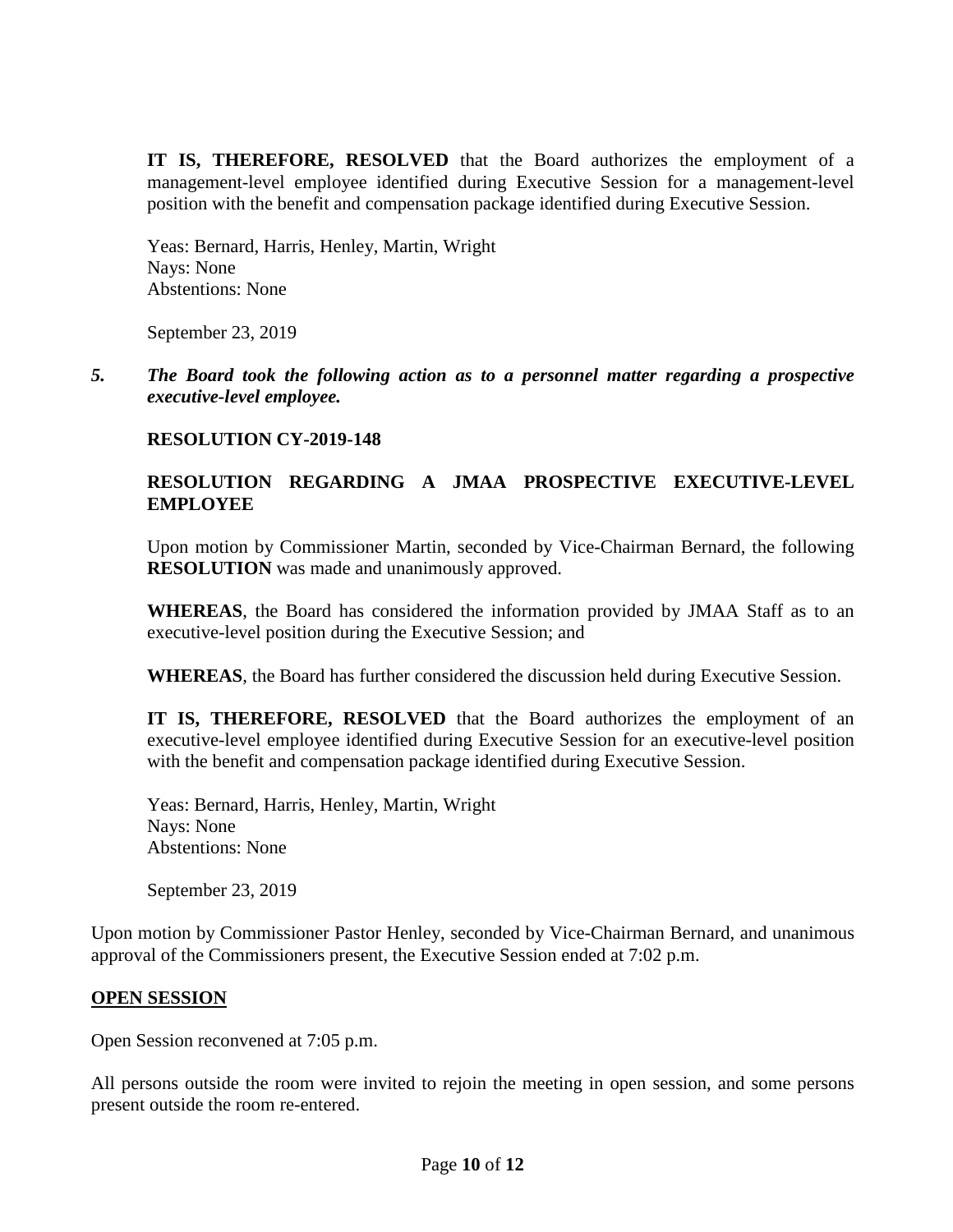Chairman Harris announced that the meeting was open. She then announced that during Executive Session, the above-stated actions were taken as to a personnel matter regarding an incumbent employee; a personnel matter regarding a prospective executive-level employee; and the vote of Commissioners. She also announced that no action was taken as to a potential litigation regarding a contract matter and two (2) potential economic development matters.

#### **G. New Business**

1. Mr. Warren announced Mr. Ron Marsalis, Operations Manager, was retiring effective September 30, 2019, after twenty (20) plus years of service at JMAA. Mr. Marsalis was invited to address the Board, and he came forward. Mr. Marsalis thanked JMAA for the many opportunities he was afforded during his tenure at JMAA.

#### 2. *Board Elections*

Chairman Harris provided her report at this point on the Agenda. She summarized JMAA's accomplishments during her 2019 Fiscal Year tenure as Chairman of the JMAA Board of Commissioners and expressed her appreciation to the individuals and entities who supported and continues to support her and the Jackson Municipal Airport Authority ("JMAA"). Further, she thanked the Commissioners for their support and confidence in her.

### **RESOLUTION CY-2018-149**

## **RESOLUTION REGARDING THE ELECTION OF THE VICE-CHAIRMAN OF THE BOARD OF COMMISSIONERS OF JMAA FOR FISCAL YEAR 2020**

Upon motion by Chairman Harris, seconded by Commissioner LTC(R) Wright, the following **RESOLUTION** was made and adopted by a unanimous vote (5-0-0) of all Commissioners.

**WHEREAS**, Chairman Harris nominated Commissioner Robert. E. Martin to be Vice-Chairman of the JMAA Board of Commissioners for Fiscal Year 2020 and Commissioner LTC(R) Wright seconded that nomination; and

**WHEREAS**, there were no further nominations.

**IT IS, THEREFORE, RESOLVED** that Commissioner Robert. E. Martin is elected as the Vice-Chairman of the JMAA Board of Commissioners during JMAA's Fiscal Year 2020.

Yeas: Bernard, Harris, Henley, Martin, Wright Nays: None Abstentions: None

September 23, 2019